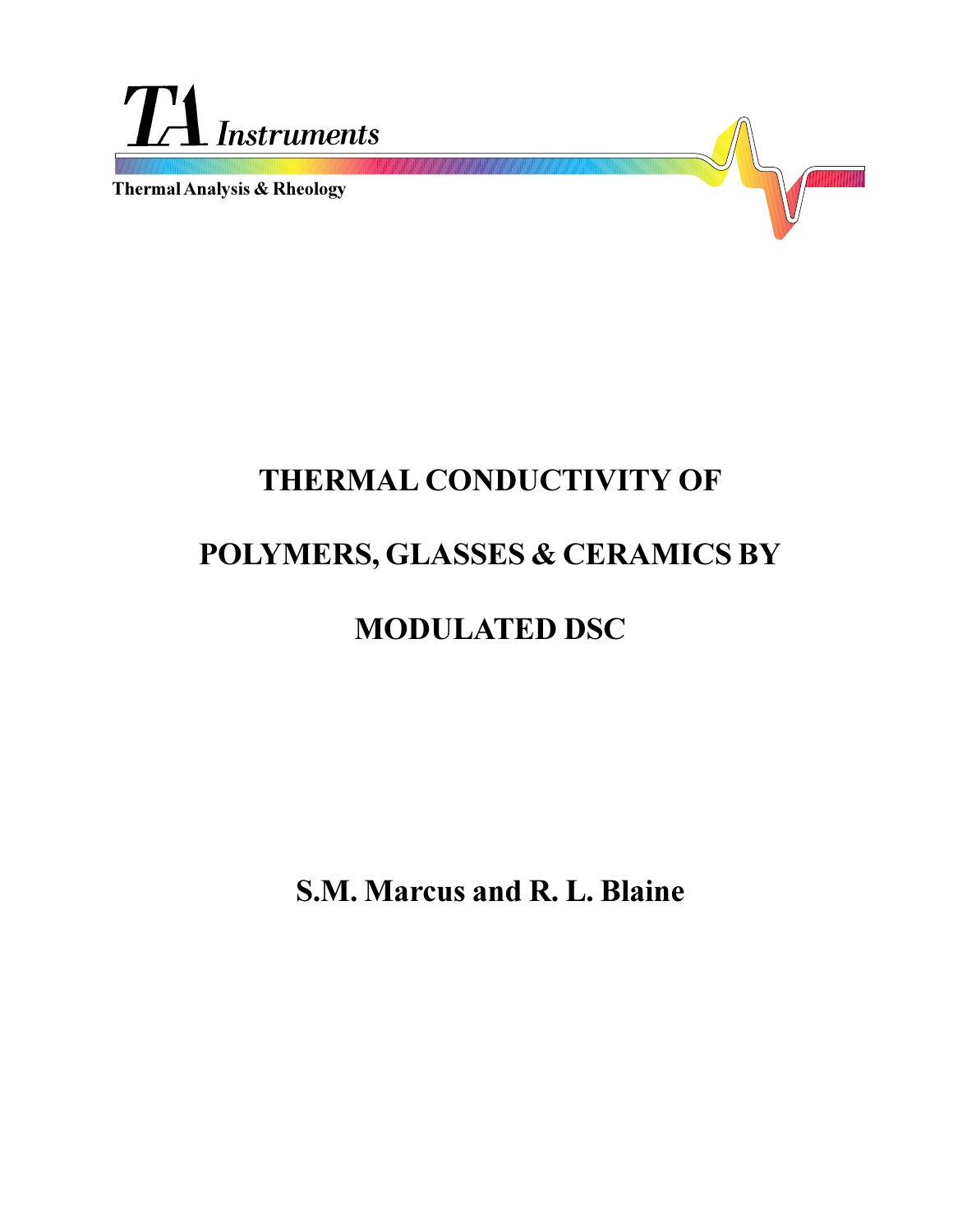## **ABSTRACT**

This study describes a new method for the measurement of thermal conductivity of insulating materials in the range from 0.1 to 1.5 W/°C m which generally covers polymers, ceramics and glasses. The method is based on Modulated DSC and includes no modification or additions to the apparatus itself. One additional calibration step is required to compensate for heat loss through the inert purge gas surrounding the test specimen. Best case precision is on the order of 2% with mean values compared to literature values within 1%. While work to date includes only temperatures near ambient, measurements above and below ambient seem possible. Further work is also currently in progress to evaluate the applicability of this method to a broader range of materials.

### **INTRODUCTION**

Thermal conductivity is a measure of the ease with which temperature is transmitted through a material and is a basic material property. Materials with high thermal conductivity are called "conductors" and those with low conductivity are called "insulators". Solid conductors (such as metals) typically have thermal conductivities in the range of 10 to 400 W/°C m while insulators (such as polymers, glasses and ceramics) have values in the range of 0.1 to 2 W/°C m. Furthermore, thermal conductivity changes as a weak function of temperature and rarely changes by a factor of ten within a general class of materials.

Determination of a material's thermal conductivity is important in evaluating its utility for specific applications. In many of these applications, a textbook value or a single measurement near the temperature of use is sufficient to make a decision. In a few cases, however, the material's composition varies widely enough that regular measurement of thermal conductivity is required. For example:

- The manufacturers of active electronic components need to know the thermal conductivity of their encapsulating materials to be able to determine the heat dissipation of their devices. Incomplete heat dissipation may result in the premature failure of the active element.
- The solar energy enthusiast needs to know the thermal conductivity of the solid materials used to store the sun's heat energy to be able to calculate heating and cooling capacity  $(1)$ .
- Mine engineers are interested in the thermal conductivity of the rock through which they work (2). Knowledge of the rock's conductivity enables calculation of the ventilation capacity required to dissipate heat being delivered to the mine shaft from the warm surroundings.
- Radioactive waste management engineers need to know the thermal conductivity of the cements and grouts used to immobilize radioactive waste since the decay steadily generates heat which must be safety dissipated (3).
- Process and manufacturing engineers involved with the manufacture, storage, and shipping of bulk chemicals need to know the thermal conductivity (along with several other reaction parameters) in order to predict and eliminate potential thermal hazards.

In all of these cases (one-time measurement or on-going multiple measurements), the ability to measure thermal conductivity easily and with modest amounts of material is useful.

### **THEORY**

Thermal conductivity can be measured using several different instrumental techniques. One of these is based on differential scanning calorimetry (DSC). DSC is a thermal analysis technique which measures heat flow into or out of a material as a function of temperature or time. DSC is primarily used to measure transition temperatures and associated heats of reaction in materials, particularly polymers. Measurement of glass transition temperature, melting point, % crystallinity, degree of cure, decomposition temperature, and oxidative stability are specific examples of some of the more common DSC measurements.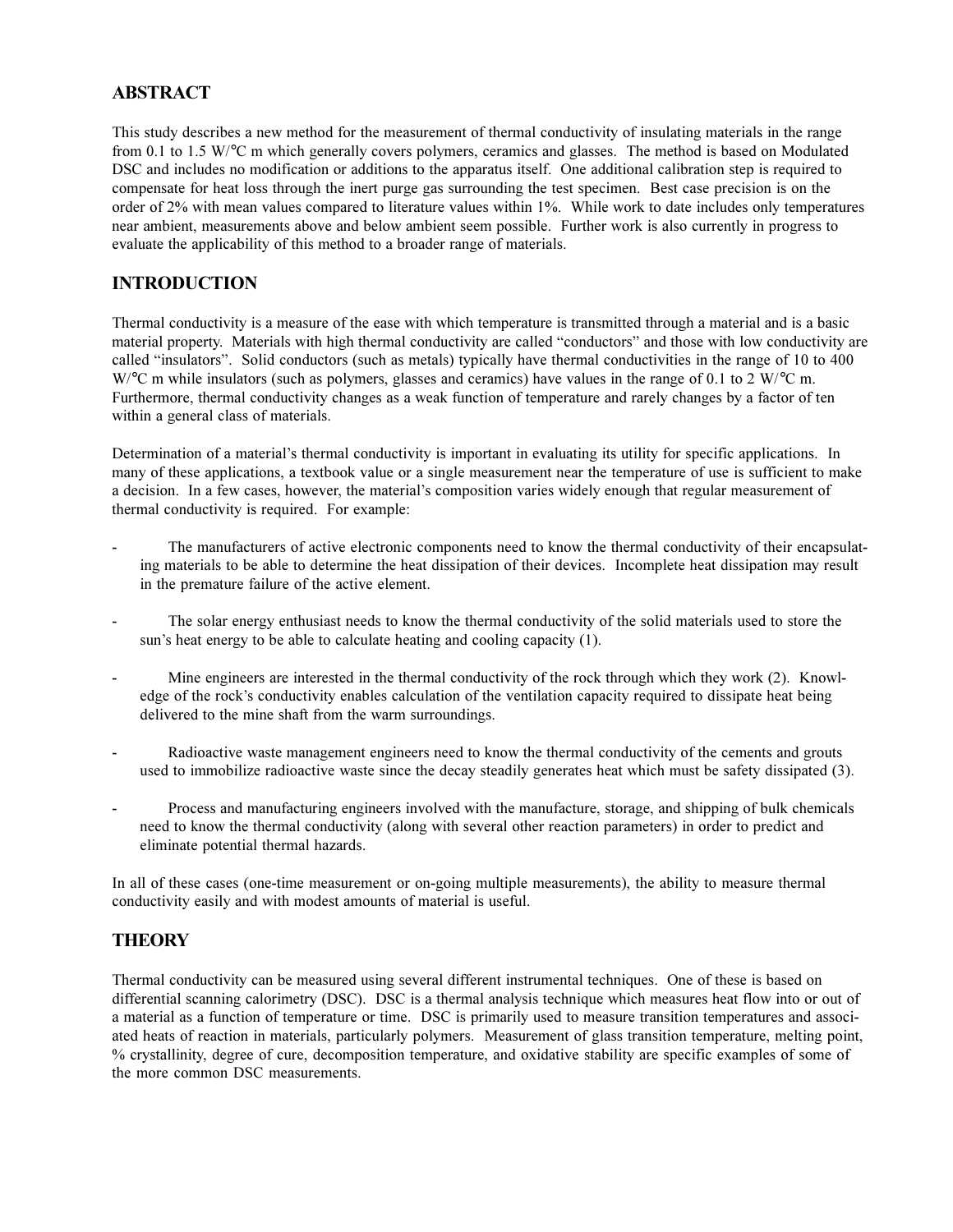The most widely used approach for making DSC measurements is the "heat flux" DSC, in which the sample and reference materials (usually contained in metal pans) are placed on a thermoelectric disk inside a temperature programmed environment (Figure 1). Heat flow in this approach is measured using the thermal equivalent of Ohm's Law where  $dQ/dt = dT/R$  ( $Q = heat$ ,  $t = time$ ,  $T = temperature$ ,  $R = thermal resistance$  of thermoelectric disk)(4,5). Several researchers including Chiu  $(6)$ , Sircar  $(7)$ , Keating  $(8)$  and Duswalt  $(9)$  have modified heat flux DSC's to measure the thermal conductivity of insulating materials such as thermoplastic solids, elastomers, thermoplastic melts and pyrotechnics, respectively. In their work, a test specimen is placed in the DSC cell in contact with the sample platform. The DSC sensor measures both the temperature of one side of the specimen and the heat flow into it. A heat sink of known temperature is constructed to contact the opposite side of the test specimen. From the recorded heat flow and the temperature difference between the DSC cell and the heat sink (along with the test specimen dimensions), thermal conductivity can be calculated using the equation:

$$
dQ/dt = -KA \, dT/dx \tag{1}
$$

where:

|   | Heat $(J)$                                   |
|---|----------------------------------------------|
|   | Time (sec)                                   |
| K | Thermal Conductivity ( $W$ <sup>o</sup> C m) |
|   | Temperature $(^{\circ}C)$                    |
| X | Height of test specimen (m)                  |
|   | Cross Sectional Area of test specimen $(m2)$ |

This DSC measurement of thermal conductivity works well but requires modification of the commercially available DSC cell, as well as very careful attention to experimental detail. A recent extension of traditional DSC called modulated DSC, however, minimizes those limitations.

Modulated DSC (MDSC) is a patented technique from TA Instruments in which the test specimen is exposed to a linear heating method which has a superimposed sinusoidal oscillation (temperature modulation), resulting in a cyclic heating profile similar to that shown in Figure 2 (solid-line). Deconvolution (separation) of the resultant experimental heat flow during this cyclic treatment provides not only the "total" heat flow available from conventional DSC, but also separates that total heat flow into its reversing (heat capacity related) and nonreversing (kinetic) components, thereby providing unique insights into materials including:

- Separation of reversing and nonreversing characteristics of thermal events (10)
- Improved resolution of closely occurring or overlapping transitions (11,12)
- Increased sensitivity for subtle transitions (13)
- Direct measurement of heat capacity

It is the latter capability (direct measurement of heat capacity) which is of primary interest in this discussion because heat capacity and thermal conductivity are related properties.

MDSC users have observed that the best heat capacity results are obtained when experimental conditions are selected to obtain maximum temperature uniformity across the test specimen. Small, thin specimens, long oscillation periods and complete encapsulation of the test specimen in sample pans of high conductivity (aluminum has a conductivity of about 235 W/°C m) (14) produce the best results. When test conditions lie outside of these guidelines, the value of the measured heat capacity declines. This is thought to be due to the thermal conductivity of the material preventing uniform temperature conditions across the test specimen.

Alternatively, the effect of the specimen's thermal conductivity may be maximized through the use of thick test specimens and the use of open sample pans which results in the application of the temperature oscillation to only one side of the test specimen.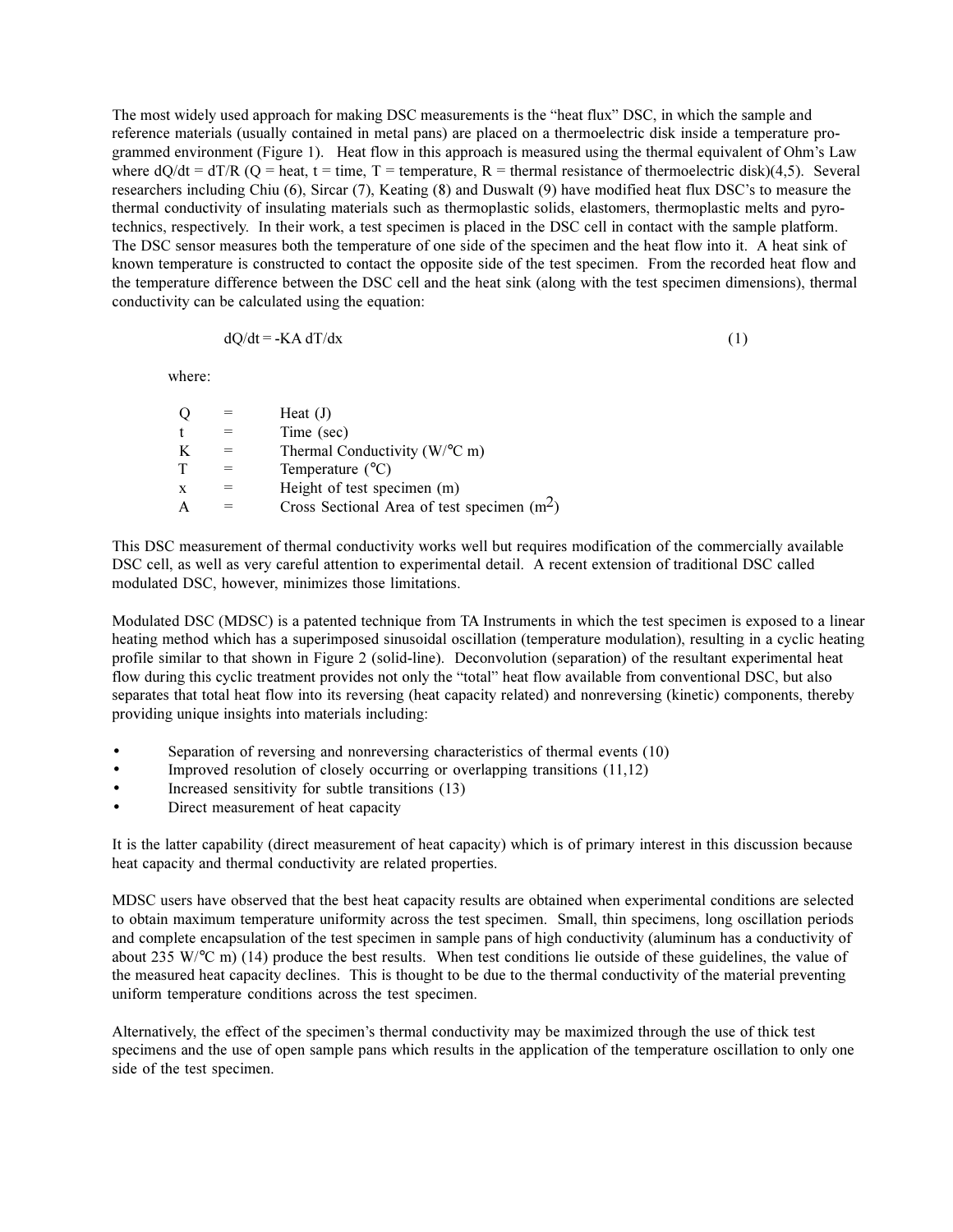**Figure 1. HEAT FLUX DSC SCHEMATIC**



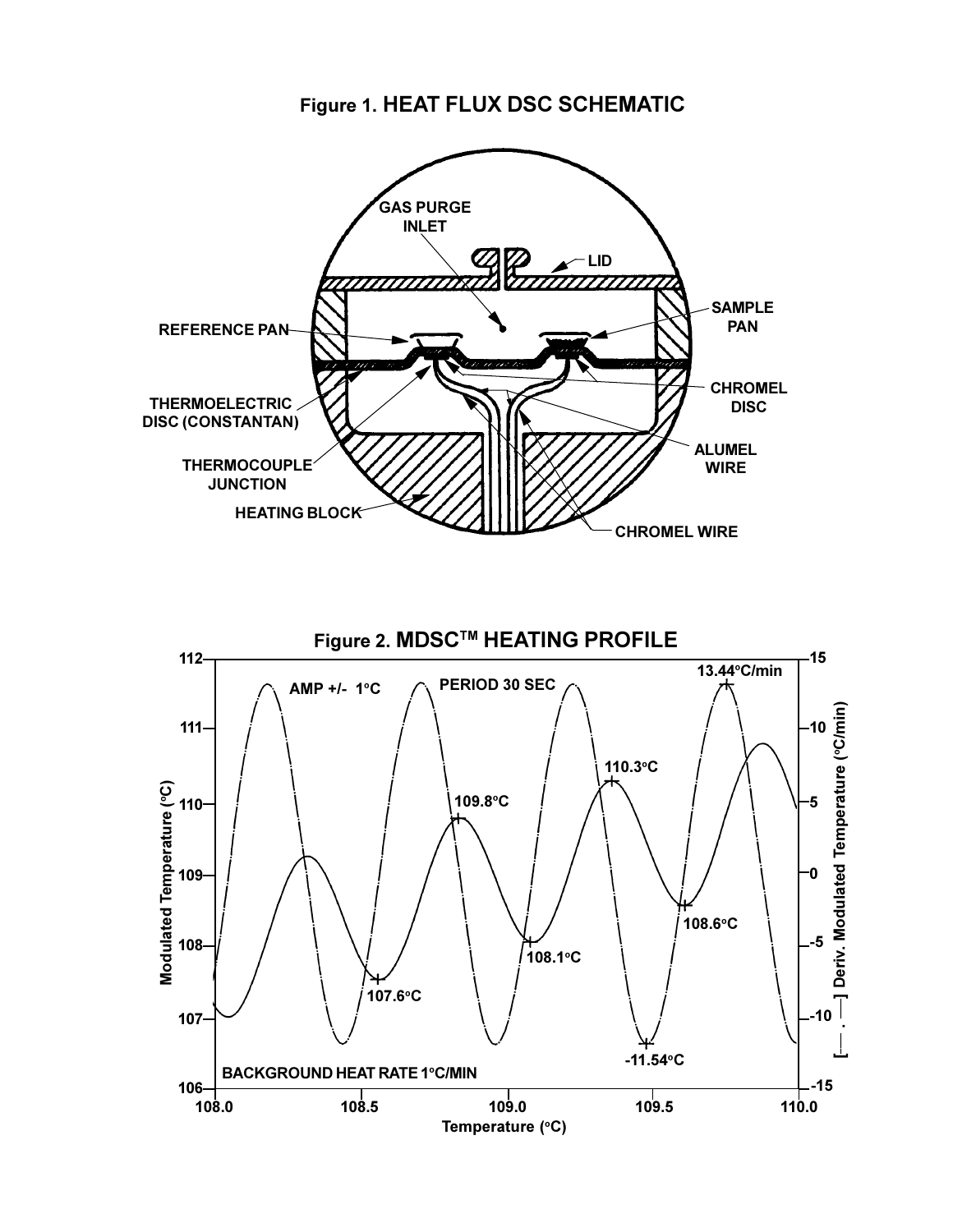Table 1 tabulates the apparent specific heat of a series of materials comparing thin specimen encapsulated in aluminum sample pans/lids and a thick specimen in an open pan only. The apparent specific heat values can be quite different under these two conditions. The difference in apparent specific heat values measured under these conditions, as seen in their ratio, is greater for low thermal conductivity materials, like polystyrene and polytetrafluoroethylene, than for the higher conductivity materials such as ceramic and glasses. The ratio for the low conductivity polymers is about 0.44 while that for somewhat more conductive glasses and ceramics in 0.80. High conducting aluminum samples yielded a ratio of 1.00.

| Table 1                                                |
|--------------------------------------------------------|
| Apparent Specific Heat Capacity $(J^{\circ}C g)$       |
| $(T = 25^{\circ}C$ ; Amplitude = 1.0°C, Period = 80 s) |

| Material                      | Encapsulated | Open  | <u>Ratio</u> |
|-------------------------------|--------------|-------|--------------|
| Polystyrene                   | 1.38         | 0.621 | 0.45         |
| Polytetrafluoroethylene       | 2.13         | 0.920 | 0.43         |
| Soda Lime Glass               | 0.657        | 0.525 | 0.80         |
| Pyrex <sup>®</sup> 7740 Glass | 0.668        | 0.532 | 0.80         |

This ratio is an indication of the ease with which temperature uniformity may be achieved across the test specimen and may be used to measure thermal conductivity.

In contrast to the steady state heat flow approach of Chiu and others mentioned previously, the modulated heat flow of MDSC establishes a dynamic equilibrium in the test specimen permitting the measurement of thermal conductivity by applying a cyclic temperature program to only one side of the test specimen.

The one dimensional heat flow model described in equation (1) can be expanded using the modulated heat flow generated by the MDSC, to yield equation (2):

$$
(\text{d}Q/\text{d}t)^2 = 2 (Z T_0 K A)^2 \qquad \frac{\left[1 - 2 e^{2ZL} \cos 2ZL + e^{4ZL}\right]}{\left[1 + e^{2ZL} \cos 2ZL + e^{4ZL}\right]}
$$
(2)

where:

|   | Thermal Conductivity (W/°C cm)                 |
|---|------------------------------------------------|
|   | Heat Flow Amplitude (J/sec)                    |
|   | Angular Frequency ( $2\pi/\text{sec}$ )        |
|   | Sample Density $(g/(cm)^3)$                    |
|   | Sample Specific Heat $(JoC g)$                 |
|   | $ω$ ρ Cp/(2 K)                                 |
|   | Temperature Modulation Amplitude (°C)          |
| = | Sample Length (cm)                             |
| = | Sample Cross Sectional Area (cm <sup>2</sup> ) |
|   | Sample Mass (g)                                |
|   | Apparent Heat Capacity $(JoC)$                 |
|   |                                                |

Additional assumptions:

- The specimen is a right circular cylinder with cross sectional area (A) and length (L) with parallel end faces. The specimen has a density  $(\rho)$  and a specific heat  $(Cp)$ .
- The face of the specimen at the heat source follows the applied temperature modulation.
- The heat flow through the opposing face is zero.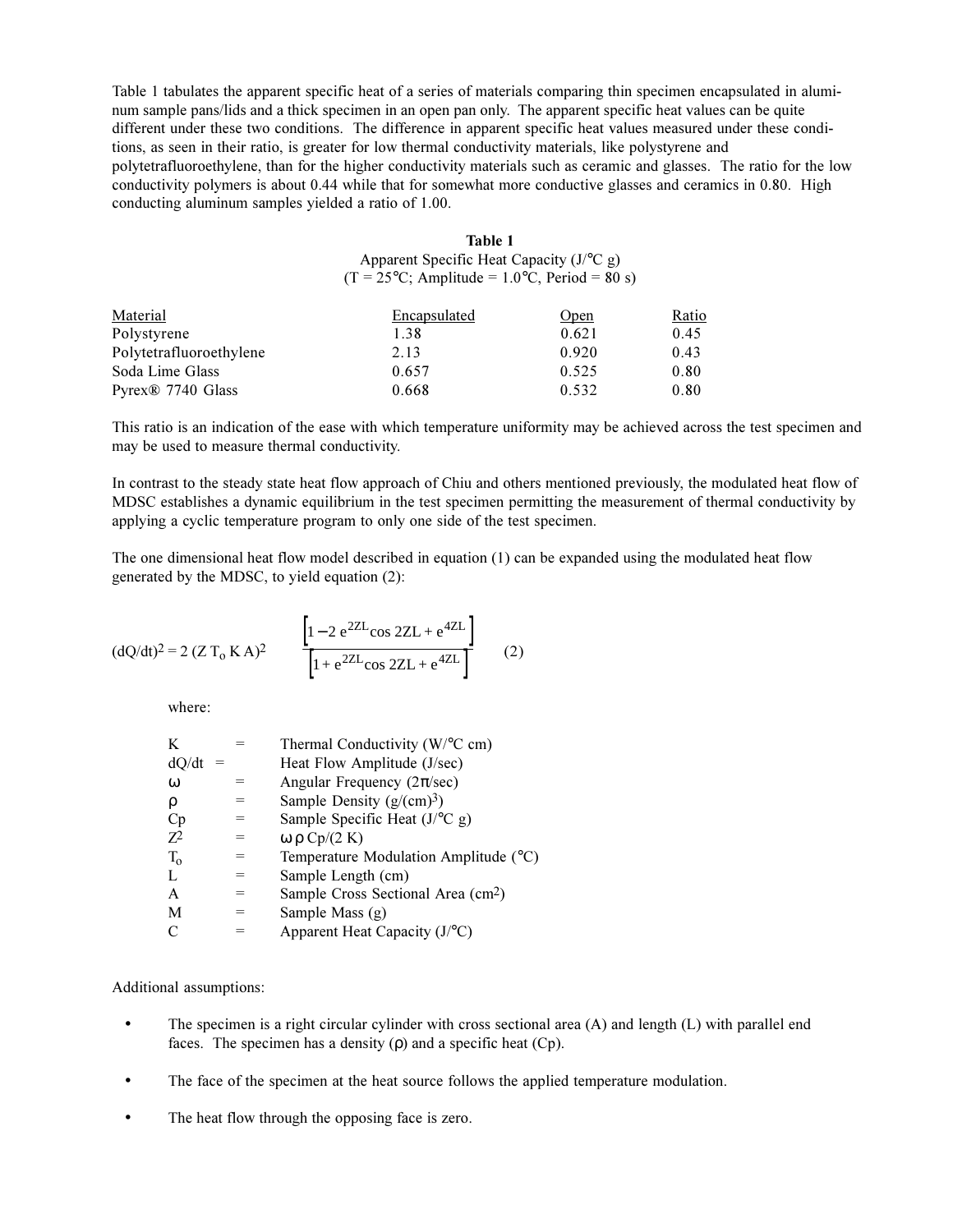There is no heat flow through the side of the specimen.

For materials with low thermal conductivity, the  $e^{4ZL}$  term is large and dominates the term in brackets on the right of the equation driving it to unity. Rearranging equation 2, noting that  $C = (dQ/dt) / (\omega T_0)$  and  $\omega = 2\pi/Period$  (P), and solving for K yields:

 $K = (2\pi \cdot C^2) / (Cp \rho A^2P)$  (3) For a right circular cylinder,  $\rho = M/AL$  and  $A = \frac{\pi d^2}{4}$ . Equation 3 becomes: 4 2

$$
K = (8LC2) / (Cp Md2P)
$$
 (4)

Sample length  $(L)$ , diameter  $(d)$  and mass  $(M)$  are easily measured physical parameters. The specimen's specific heat (Cp) may be measured using the MDSC under the optimum conditions described previously. The period (P) is an experimental parameter. And the apparent heat capacity (C) is the measured parameter from the thermal conductivity optimized experimental conditions.

Thus, MDSC provides all of the experimental information needed to calculate thermal conductivity.

#### **EXPERIMENTAL**

The general experimental procedure for determining thermal conductivity values at a specific temperature are described here.

- (1) A key ingredient in any high precision measurement is securing a test specimen of uniform and known geometry. This is also the case here. The preparation of the test specimen in the shape of a right, circular cylinder of 6.35 mm diameter, by cutting specimens from quarter inch extruded or molded rods, seemed to be a practical approach. Other shapes may be used but the cylinder is convenient to machine or extrude and simplifies the measurements.
- (2) Normal calibration of the MDSC is performed using indium metal and sapphire standard reference materials.
- (3) Thermal conductivity calibration is performed using a reference material of low and known conductivity. We used polystyrene specimens 0.4 and 3-4 mm in thickness and the same diameter as the unknowns.
- (4) Specific heat capacity (Cp) of the unknown material is obtained using standard MDSC procedures and a thin  $( $0.5 \text{ mm}$ ) specimen.$
- (5) Determine the apparent heat capacity (C) of the unknown material using a thick ( $>3.0$  mm) test specimen. The specimen mass, length and diameter are also measured.
- Note: The measurements in (4) and (5) are improved by putting a thin aluminum foil disk (wetted on both sides with silicone oil) between the test specimen and the DSC measurement platform. This disk acts to provide a more uniform heat transfer path. An equivalent foil disk with silicone oil is used on the reference position of the cell to balance the thermal effects of the aluminum.
	- (6) Using the specific heat (Cp) and apparent heat capacity thus determined, calculate the observed thermal conductivity  $(K<sub>o</sub>)$  using equation (4). Substituting this value, along with the thermal conductivity calibration constant  $(D)$  into equation  $(6)$  to yield the thermal conductivity  $(K)$  of the unknown.

In this study, four insulators were evaluated at 25°C using an MDSC oscillation amplitude of 1°C and an oscillation period of 80 seconds.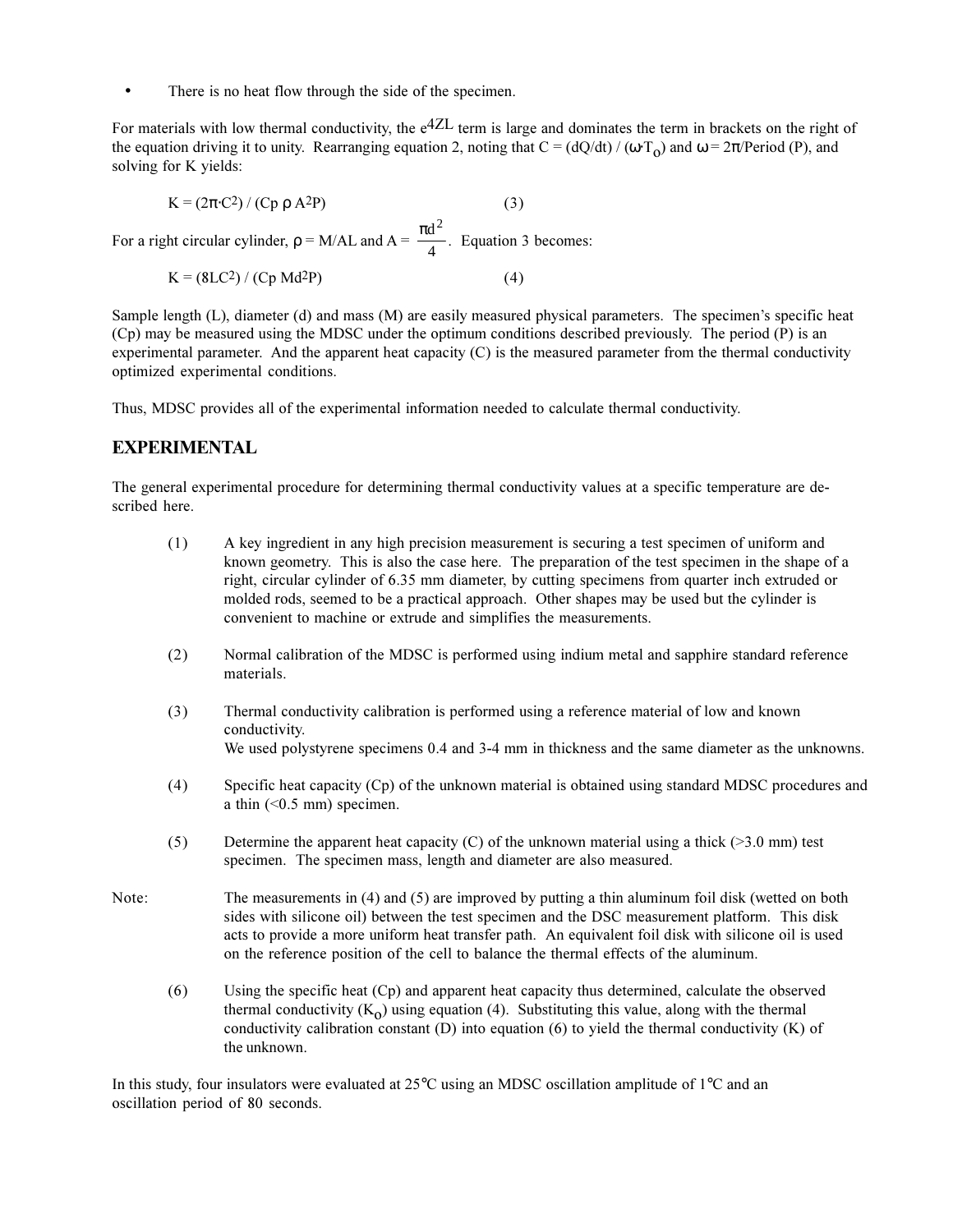#### **RESULTS**

Table 2 compares the values obtained by MDSC with literature values.

#### **Table 2** Comparative Thermal Conductivities (W/°C m) Without Correction for Loss Through Purge Gas

| Material                               | Experimental | Literature | Variation |
|----------------------------------------|--------------|------------|-----------|
| Polystyrene (6, 9)                     | 0.17         | 0.14       | $21\%$    |
| Polytetrafluoroethylene (6, 9)         | 2.37         | 0.33       | 12%       |
| Soda Lime Glass                        | 0.76         | 0.71       | $7\%$     |
| Pyrex <sup>®</sup> 7740 Glass (15, 16) | 1.12         | 1.10       | $2\%$     |

These results show that the accuracy of the measurement declines with decreasing thermal conductivity. This is due to a bias of about 0.03 to 0.04 W/°C m between the observed values and the literature values. This bias, while not large for the higher conductivity glasses, effects the lower conductivity material by producing an appreciable deviation from literature values.

The loss of thermal energy through the sides of the test specimen is thought to be the source of the discrepancy (bias) in Table 2 between the thermal conductivities measured and literature values. For very low thermal conductivity samples, such as polystyrene (K = 0.14 W/ $\degree$ C m) the thermal conductivity of the nitrogen purge gas surrounding the test specimen (0.026 W/°C m) is an appreciable fraction (about one quarter) of the specimen conductivity. Hence, under flowing purge gas conditions, the assumption of no heat flow through the sides of the sample is not strictly true.

In principle, the effect of purge gas may be reduced by the use of vacuum or low conductivity gases such as Argon, Krypton and Xenon (0.018, 0.010, and 0.0058 W/°C m, respectively (17).) The use of vacuum was explored, but was unsuccessful since it increased the noise of the measurement and therefore increased imprecision. Its use was abandoned. The use of low conductivity purge gases was not pursued in this study because a calibration approach described in the following paragraphs was developed and was found to be accurate and precise.

Modeling the premise of heat loss though the sides of the test specimen creates a thermal conductivity calibration constant (D) which may be used to correct for this effect. The value for D is obtained using a calibration material of low thermal conductivity (e.g. polystyrene), and equation (5):

$$
D = (K_0 \cdot K_r)^{0.5} - K_r
$$
 (5)

where:

| D            | $=$ | Thermal Conductivity Calibration Constant                            |
|--------------|-----|----------------------------------------------------------------------|
| $K_{\alpha}$ | $=$ | Observed Reference Material Thermal Conductivity (W/°C m)            |
| $K_r$        | $=$ | True Reference Material Thermal Conductivity ( $W$ <sup>o</sup> C m) |

For 6.35 mm diameter test specimens, the value for D is typically 0.014 W/°C m. This value may then be substituted into equation (6) to obtain the thermal conductivity of unknown specimens.

$$
K = [K_0 - 2D + (K_0^2 - 4DK_0)^{0.5}]/2
$$
 (6)

where,  $K_0$  now is the observed conductivity of the unknown specimen.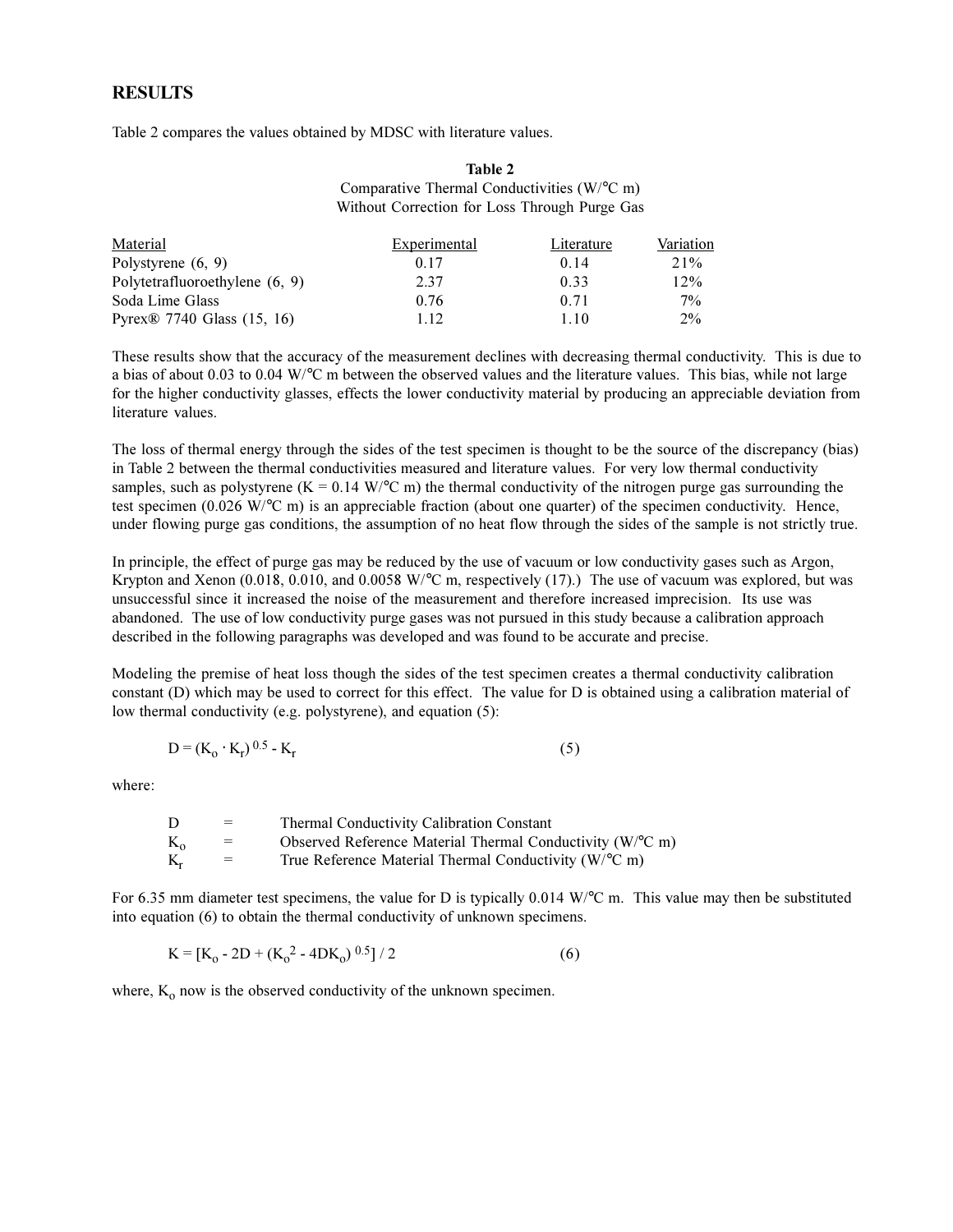Using the determined value of the thermal conductivity calibration constant and equation (6), the values in Table 2 are upgraded to the values presented in Table 3:

#### **Table 3** Comparative Thermal Conductivities  $(W/OC)$  m) With correction for Loss Through Purge Gas

| Material                | Experimental | Literature | Variation |
|-------------------------|--------------|------------|-----------|
| Polystyrene             | 0.14         | 0.14       | $0\%$     |
| Polytetrafluoroethylene | 0.34         | 0.33       | 3%        |
| Soda Lime Glass         | 0.73         | 0.71       | 3%        |
| $Pv$ rex $\otimes$ 7740 | 1.09         | 1.10       | 1%        |

The accuracy of any method for the measurement of thermal conductivity is dependent upon the availability of reference materials with which a comparison may be made. Pyrex ® 7740 is one of the few materials which may serve as a standard reference material since it has been well tested by the National Institute for Standards and Technology (NIST) (16). As Table 3 indicates, the accuracy of this approach for Pyrex® 7740 is about 1% using the mean value of triplicate determinations. The literature values in Table 3 for the other materials evaluated represent those generally reported (6,9). In all cases, the MDSC determined values agreed within about 3%.

The precision of MDSC thermal conductivity measurements can be estimated by treating equation (3) using the principle of propagation of uncertainties to obtain:

$$
dK/K = 3 dCp/Cp + dM/M + dA/A + dL/L + \frac{dP}{P}
$$
 (7)

where the differential values represent the percent uncertainty in the individual measurements. Since mass (M), length (L), period (P), diameter and area (A) can all be determined with precision <0.1%, the precision of the thermal conductivity measurement is dominated by the precision of the apparent heating capacity and specific heat determinations. dCp/Cp is estimated to be ca. 1% so the thermal conductivity precision should be 3-4%. This estimation is confirmed by experimental results presented in Table 4. The pooled coefficient of variation of the 4 measurements is 4.7%.

|                         | Table 4            |                   |
|-------------------------|--------------------|-------------------|
|                         | Precision          |                   |
| Material                | Mean $(W$ /°Cm $)$ | Coef. Var. $(\%)$ |
| Polystyrene             | 0.14               | 2.2               |
| Polytetrafluoroethylene | 0.34               | 2.3               |
| Soda Lime Glass         | 0.73               | 7.5               |
| Pyrex $\otimes$ 7740    | 1.09               | 4.7               |

Chiu and his co-workers estimated the precision of their DSC approach to be about 3%, and others have estimated its accuracy at about 5%. Duswalt has made considerable improvement in this approach using a ratio method comparing experimental results with those for a reference material of known value (9). ASTM Test method E1225 estimates precision at 7%, and D4351 shows repeatability (precision) values on the order of 5.6%. Reproducibility values of 11% are obtained when applied to polymers (18).

The ratio method of Duswalt was used as a reference with which the results of the MDSC approach were compared. Duswalt's value for these same test specimens are those presented as literature values in Table 3 for polystyrene and polytetrafluoroethylene.

Thus the approach described here appears to provide accuracy and precision at least equivalent to other methods in common use for insulators without the necessity for a specialized apparatus.